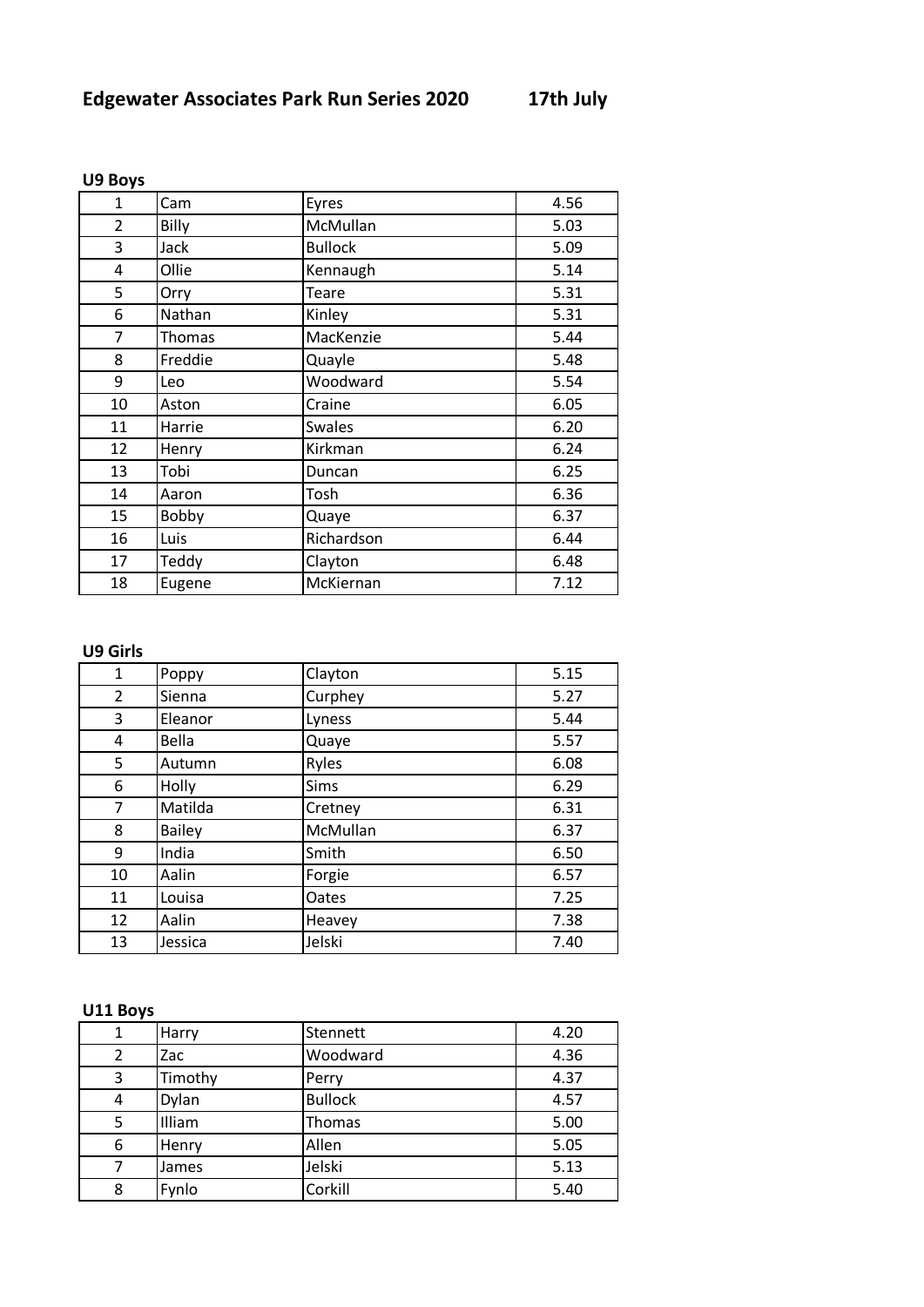| ۔         | Theo   | Quayle  | 5.49 |
|-----------|--------|---------|------|
| 1 ∩<br>⊥∪ | Kaidan | Stevens | 6.03 |

# **U11 Girls**

| $\mathbf{1}$   | Issy      | Kennaugh       | 5.09 |
|----------------|-----------|----------------|------|
| $\overline{2}$ | Malane    | <b>Bradley</b> | 5.12 |
| 3              | Hope      | Lewis          | 5.18 |
| 4              | Daisy     | Liddle         | 5.18 |
| 5              | Aalin     | Atherton       | 5.33 |
| 6              | Faith     | Teare          | 5.44 |
| $\overline{7}$ | Lillie    | Hope           | 5.48 |
| 8              | Sophie    | Kaighin        | 5.51 |
| 9              | Grace     | Kelly          | 5.59 |
| 10             | Imogen    | Howard         | 6.07 |
| 11             | Evelyn    | <b>King</b>    | 6.10 |
| 12             | Sian      | Edwards        | 6.20 |
| 13             | Magdalena | Cretney        | 6.36 |
| 14             | Eva       | Scott          | 6.52 |
| 15             | Annie     | McKiernan      | 6.54 |
| 16             | Izzy      | Greaves        | 7.22 |
| 17             | Aimee     | Reynolds       | 7.57 |
| 18             | Emma      | Dorricott      | 8.12 |

# **1 Lap**

| $\mathbf{1}$   | Ryan      | Corrin         | 9.34  |
|----------------|-----------|----------------|-------|
| $\overline{2}$ | Ryan      | Fairclough     | 9.47  |
| 3              | Samuel    | Perry          | 10.21 |
| 4              | Charlie   | <b>Swales</b>  | 10.28 |
| 5              | Lucas     | Stennett       | 10.31 |
| 6              | Nigel     | Maddocks       | 10.54 |
| $\overline{7}$ | Charlie   | <b>Teare</b>   | 11.05 |
| 8              | Mia       | Dunnwell       | 11.07 |
| 9              | Cai       | Lewis          | 11.13 |
| 10             | Regan     | Corrin         | 11.14 |
| 11             | Luke      | Crowe          | 11.15 |
| 12             | Dominic   | Dunwell        | 11.16 |
| 13             | Maddison  | McMullan       | 11.20 |
| 14             | Samuel    | Corkill        | 11.25 |
| 15             | Catherine | Perry          | 11.30 |
| 16             | Lottie    | Stennett       | 11.34 |
| 17             | George    | Melvin         | 11.37 |
| 18             | Kaysee    | Craine         | 11.40 |
| 19             | Ella      | Crowe          | 11.54 |
| 20             | Penny     | Webster        | 11.56 |
| 21             | Fynn      | <b>Bradley</b> | 12.10 |
| 22             | Elliot    | Reynolds       | 12.13 |
| 23             | William   | Forgie         | 12.14 |
| 24             | Abi       | Clayton        | 12.30 |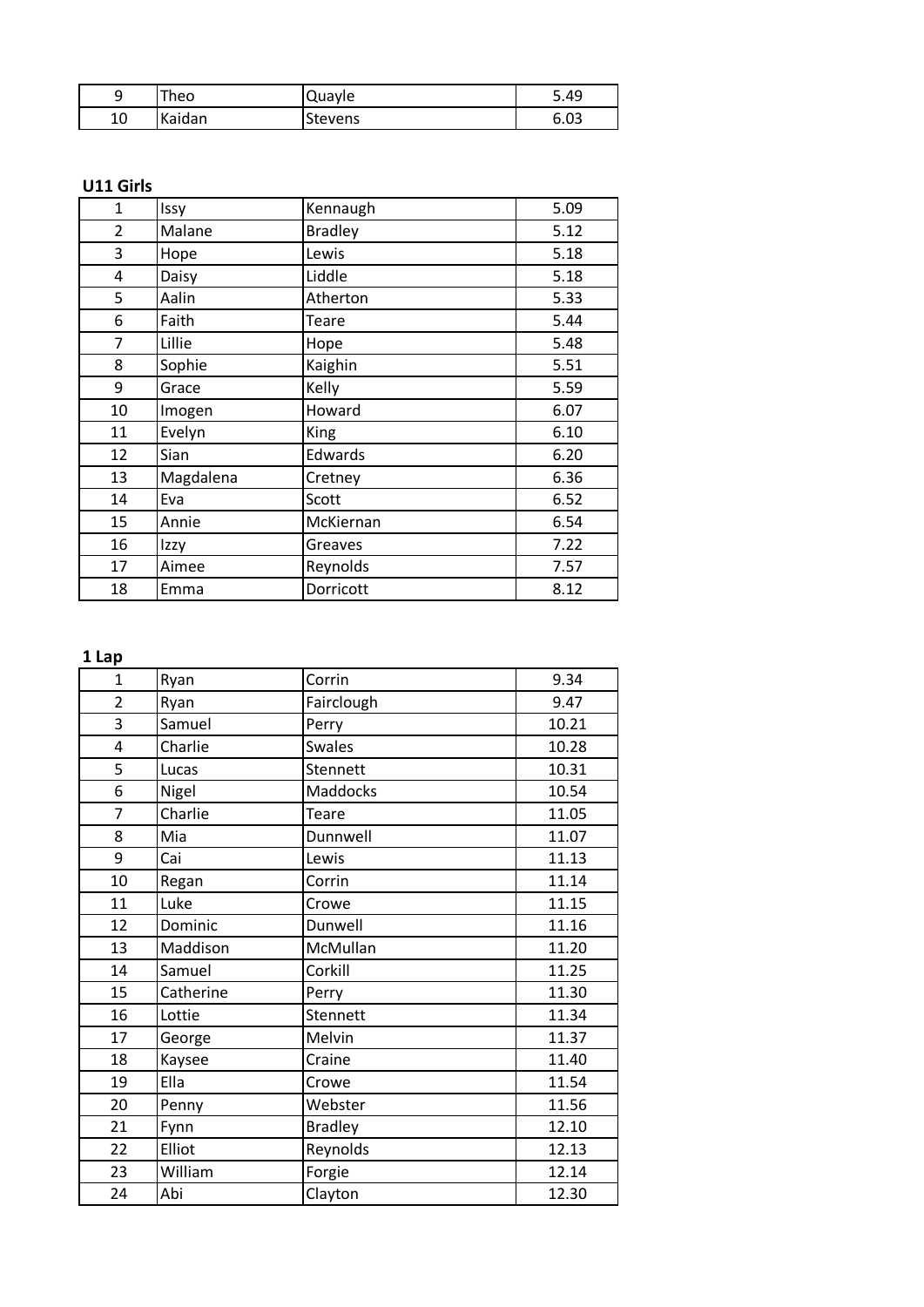| 25 | Mark          | Spiers        | 12.33 |
|----|---------------|---------------|-------|
| 26 | Keira         | Heavey        | 12.37 |
| 27 | Ryan          | Kelly         | 12.55 |
| 28 | Dafydd        | Lewis         | 12.58 |
| 29 | Tonya         | Corrin        | 13.02 |
| 30 | Mark          | Corrin        | 13.02 |
| 31 | Rory          | Turner        | 13.07 |
| 32 | Graham        | Delooze       | 13.09 |
| 33 | Ethan         | Lace          | 13.14 |
| 34 | Cory          | Callister     | 13.20 |
| 35 | Jamie         | Pope          | 13.23 |
| 36 | Darcey        | Withington    | 13.26 |
| 37 | Katie         | Strickett     | 13.28 |
| 38 | Caleb         | Christian     | 13.34 |
| 39 | Michael       | Gizzi         | 13.40 |
| 40 | Molly         | Philips       | 13.41 |
| 41 | Piper         | Withington    | 13.44 |
| 42 | Ollie         | Eyres         | 13.48 |
| 43 | Matthew       | Redmond       | 13.52 |
| 44 | Aalin         | Cain          | 13.55 |
| 45 | Katie         | Quayle        | 14.11 |
| 46 | Marcus        | Gizzi         | 14.14 |
| 47 | Richard       | Power         | 14.15 |
| 48 | Ariana        | Kerruish      | 14.17 |
| 49 | May-Saa       | Smith         | 14.21 |
| 50 | Chris         | Corlett       | 14.22 |
| 51 | Tara          | Scott         | 14.25 |
| 52 | Lainie        | Sharpe        | 14.32 |
| 53 | Macy          | Hillier       | 14.35 |
| 54 | Mairi         | Harrison      | 14.35 |
| 55 | Kelly         | Hillier       | 14.36 |
| 56 | <b>Thomas</b> | Kirkman       | 14.38 |
| 57 | Terri         | Salmon        | 14.41 |
| 58 | Feena         | Done          | 14.42 |
| 59 | Hannah        | <b>Taplin</b> | 14.46 |
| 60 | Douglas       | Quayle        | 14.57 |
| 61 | Ruby          | Reynolds      | 15.04 |
| 62 | Matt          | Bond          | 15.07 |
| 63 | Stephen       | Oates         | 15.17 |
| 64 | Simon         | Holtham       | 15.30 |
| 65 | Melanie       | Christian     | 15.39 |
| 66 | Michelle      | Sherry        | 15.43 |
| 67 | Nigel         | Hendy         | 15.51 |
| 68 | John          | Dunwell       | 15.55 |
| 69 | Jenna         | Belcher       | 15.56 |
| 70 | Jan           | Lewis         | 15.57 |
| 71 | Diane         | Pope          | 16.06 |
| 72 | Colin         | Crooks        | 16.17 |
| 73 | Nicola        | Raven         | 16.35 |
| 74 | Karen         | Gadsby        | 16.40 |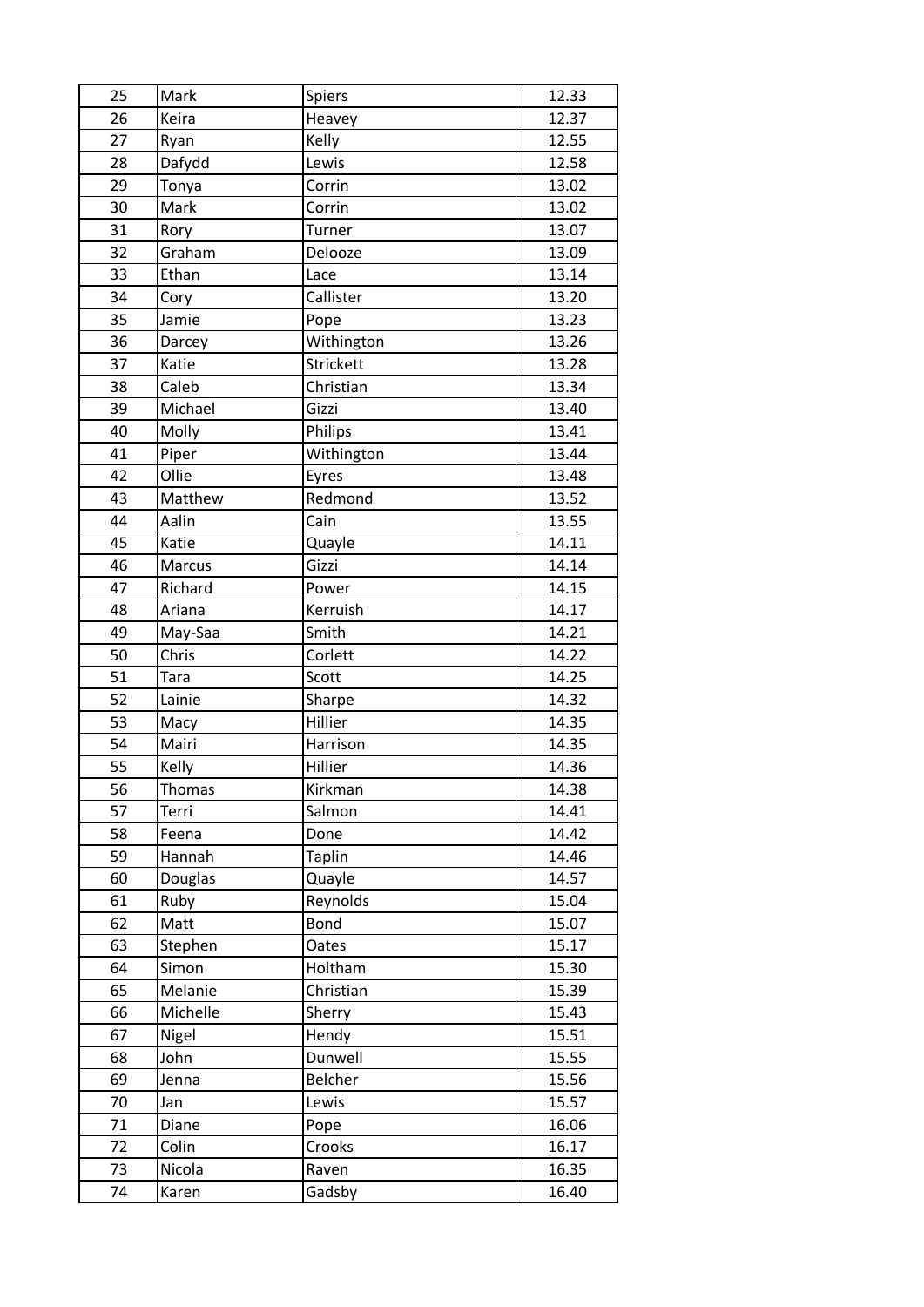| 75  | Helen        | Thommeny       | 16.45 |
|-----|--------------|----------------|-------|
| 76  | Ramsey       | Richardson     | 16.55 |
| 77  | Denise       | <b>Bridson</b> | 17.02 |
| 78  | Michael      | McKiernan      | 17.05 |
| 79  | Aaron        | Curphey        | 17.08 |
| 80  | Joanne       | Richardson     | 17.10 |
| 81  | Nigel        | Howard         | 17.22 |
| 82  | Anna         | McCanney       | 17.26 |
| 83  | Ashleigh     | Shimmin        | 17.26 |
| 84  | Charlie      | Gentry         | 17.38 |
| 85  | Cheryl       | Curphey        | 17.40 |
| 86  | Liam         | Reynolds       | 17.40 |
| 87  | Kerry        | Sharpe         | 17.46 |
| 88  | Amy          | Kneale         | 17.54 |
| 89  | Katharine    | Keenan         | 18.04 |
| 90  | Miriam       | Kelly          | 18.14 |
| 91  | Carol        | Roy            | 18.27 |
| 92  | Annabel      | Forgie         | 18.28 |
| 93  | Nicola       | Gallagher      | 18.29 |
| 94  | Ingrid       | Sugden         | 18.32 |
| 95  | Clare        | Gelder         | 18.43 |
| 96  | Liz          | Peterson       | 18.46 |
| 97  | Kerryanne    | Cordas         | 19.33 |
| 98  | Jamie        | Humphreys      | 19.41 |
| 99  | Annabel      | Gentry         | 19.45 |
| 100 | Mel          | Nicol          | 20.16 |
| 101 | <b>Nuala</b> | Sharpe         | 20.19 |
| 102 | Maisie       | Corlett        | 20.28 |
| 103 | Jude         | Clague         | 21.19 |
| 104 | Sally        | Hynes          | 21.19 |
| 105 | Carolanne    | Hanley         | 31.50 |

# **3 Lap**

| 1              | Luke         | Phair      | 22.14 |
|----------------|--------------|------------|-------|
| $\overline{2}$ | Joel         | Smith      | 22.33 |
| 3              | Ayrton       | Withington | 22.44 |
| 4              | Tom          | Cringle    | 22.59 |
| 5              | Ryan         | Teare      | 22.59 |
| 6              | Matt         | Callister  | 23.35 |
| $\overline{7}$ | Graham       | Kennish    | 24.02 |
| 8              | Daniel       | Phair      | 25.12 |
| 9              | Paul         | Perkins    | 25.45 |
| 10             | Kevin        | Vondy      | 25.57 |
| 11             | Tufty        | Nash       | 26.03 |
| 12             | Paul         | Curphey    | 26.10 |
| 13             | <b>Becky</b> | Watterson  | 26.30 |
| 14             | Peter        | Callin     | 26.32 |
| 15             | Dave         | Thomas     | 26.39 |
| 16             | Ali          | Stennett   | 26.48 |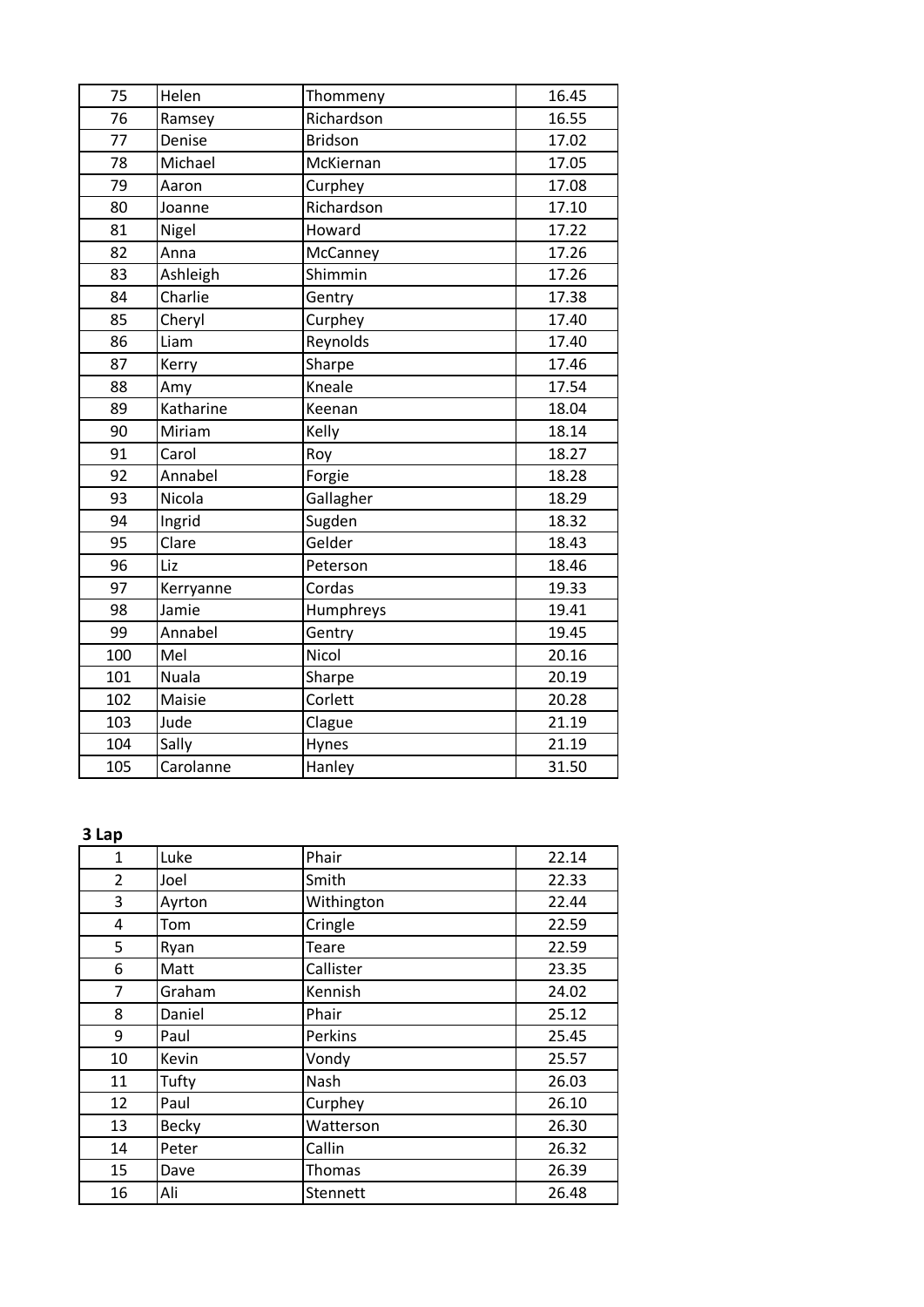| 17 | Claire        | Sproule-Craine         | 27.14 |
|----|---------------|------------------------|-------|
| 18 | Stephen       | <b>Brown</b>           | 27.16 |
| 19 | Alison        | King                   | 27.17 |
| 20 | Helen         | Taylor                 | 27.42 |
| 21 | Paul          | Cannell                | 27.46 |
| 22 | <b>Bernie</b> | Johnson                | 27.56 |
| 23 | Leigh         | Kennaugh               | 28.05 |
| 24 | Cameron       | Comley                 | 28.09 |
| 25 | Gary          | Sherry                 | 28.14 |
| 26 | Adrian        | Skinner                | 28.27 |
| 27 | Alan          | <b>Brew</b>            | 28.28 |
| 28 | Steve         | Jones                  | 28.44 |
| 29 | Michael       | Loundes                | 29.00 |
| 30 | William       | Millsopp               | 29.06 |
| 31 | David         | Sims                   | 29.08 |
| 32 | Mike          | Connors                | 29.11 |
| 33 | Jayne         | Farquhar               | 29.12 |
| 34 | Mario         | Ricciardi              | 29.17 |
| 35 | Gaynor        | Evans                  | 29.49 |
| 36 | Andrew        | Wilkinson              | 29.51 |
| 37 | David         | Hodgson                | 30.01 |
| 38 | Dale          | Farquhar               | 30.10 |
| 39 | Nicola        | <b>Bowker</b>          | 30.30 |
| 40 | Andy          | Walton                 | 30.41 |
| 41 | Stephen       | Dorricott              | 30.45 |
| 42 | Chris         | Wade                   | 30.53 |
| 43 | Mike          | Devereau               | 30.54 |
| 44 | Gareth        | Hinge                  | 30.57 |
| 45 | Lawrence      | Dyer                   | 30.59 |
| 46 | Kevin         | Holmes                 | 31.57 |
| 47 | Callum        | Staley                 | 32.00 |
| 48 | Laura         | Morris                 | 32.10 |
| 49 | Barry         | Gaffrey                | 32.14 |
| 50 | Paul          | <b>Terence Rodgers</b> | 32.28 |
| 51 | Sarah         | Corkill (744)          | 32.37 |
| 52 | Alan          | Postlethwaite          | 32.41 |
| 53 | Les           | Brown                  | 32.53 |
| 54 | Sophie        | Leaton                 | 32.56 |
| 55 | Sharon        | Cain                   | 33.02 |
| 56 | Phin          | Jones                  | 33.25 |
| 57 | Dave          | Corrin                 | 33.33 |
| 58 | Lucy          | Kinrade                | 33.36 |
| 59 | Sharon        | Donaldson              | 33.48 |
| 60 | Becca         | Kelly                  | 33.49 |
| 61 | lan           | Postlethwaite          | 33.51 |
| 62 | Simon         | Cooper                 | 33.57 |
| 63 | Sam           | Curphey                | 34.01 |
| 64 | Ann-Marie     | Clucas                 | 34.02 |
| 65 | Jennie        | Pulman                 | 34.17 |
| 66 | Kevin         | Pulman                 | 34.17 |